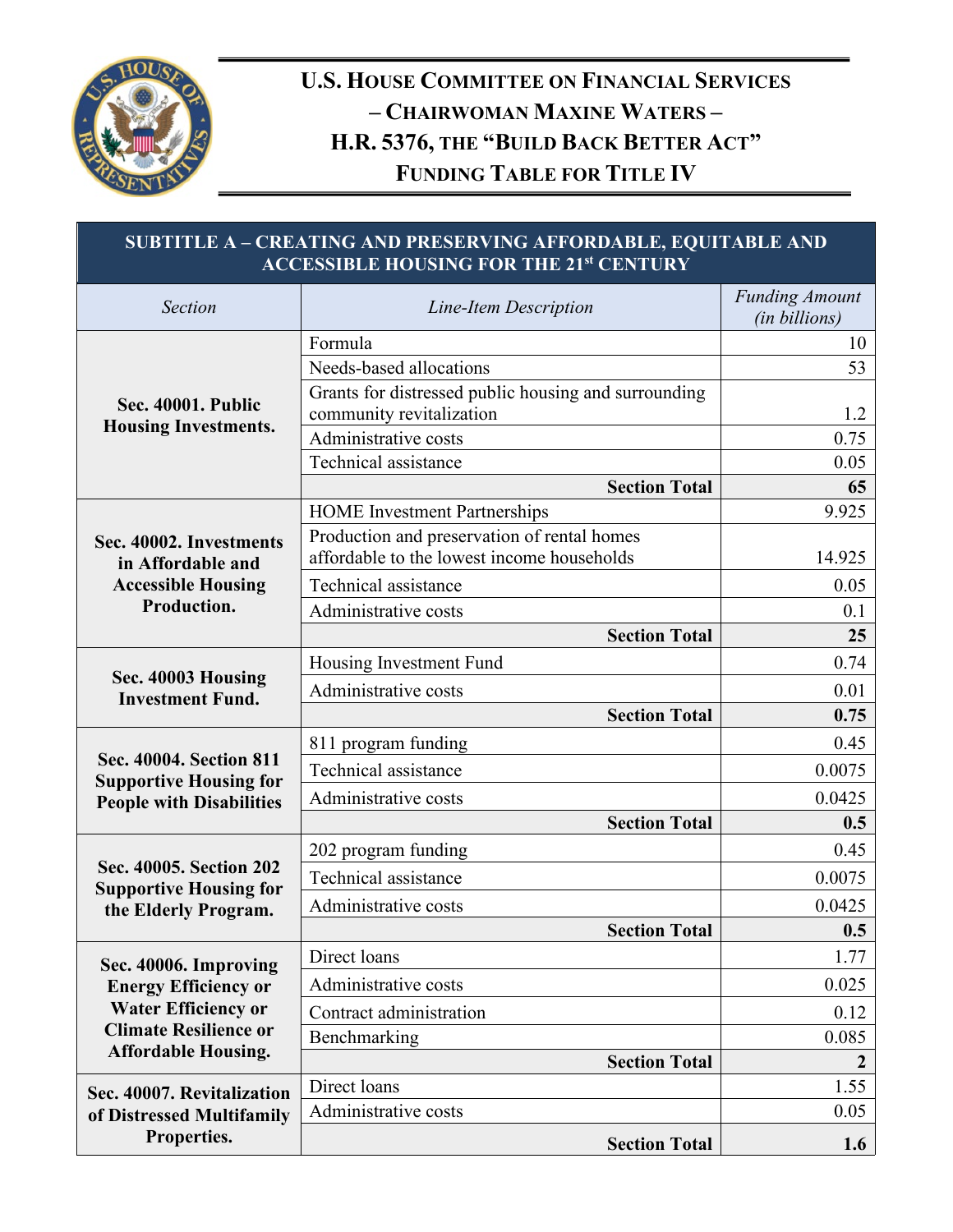| Sec. 40008. Investments<br>in Rural Rental Housing.    | Sections 514, 515, and 516                                                                | 1.8              |
|--------------------------------------------------------|-------------------------------------------------------------------------------------------|------------------|
|                                                        | <b>Rental Assistance</b>                                                                  | 0.1              |
|                                                        | Administrative costs                                                                      | 0.1              |
|                                                        | <b>Section Total</b>                                                                      | $\boldsymbol{2}$ |
|                                                        | Tenant-based rental assistance                                                            | 15               |
|                                                        | Tenant-based rental assistance for individuals<br>experiencing or at risk of homelessness | 7.1              |
|                                                        | <b>Tenant Protection Vouchers (TPVs)</b>                                                  | $\mathbf{1}$     |
| Sec. 40009. Housing<br>Vouchers.                       | Competitive grants for mobility-related services for<br>families with voucher assistance  | 0.3              |
|                                                        | Eligible expenses to facilitate the use of voucher<br>assistance (e.g. landlord outreach) | 0.23             |
|                                                        | Administrative costs                                                                      | 0.3              |
|                                                        | Technical assistance                                                                      | 0.07             |
|                                                        | <b>Section Total</b>                                                                      | 24               |
|                                                        | PBRA program funding                                                                      | 0.88             |
| Sec. 40010. Project-Based<br><b>Rental Assistance.</b> | Technical assistance                                                                      | 0.02             |
|                                                        | Administrative costs                                                                      | 0.1              |
|                                                        | <b>Section Total</b>                                                                      | 1                |
|                                                        | Indian Housing Block Grant (IHBG) formula                                                 | 0.2775           |
|                                                        | Native Hawaiian Housing Block Grant                                                       | 0.2              |
| Sec. 40011. Investments                                | IHBG competitive grants                                                                   | 0.2775           |
| in Native American<br><b>Communities.</b>              | <b>Indian Community Development Block Grant</b><br>(ICDBG)                                | 0.2              |
|                                                        | Administrative costs                                                                      | 0.025            |
|                                                        | <b>Technical Assistance</b>                                                               | 0.02             |
|                                                        | <b>Section Total</b>                                                                      | $\mathbf{1}$     |
| Sec. 40012. Increased<br><b>Affordable Housing</b>     | Increased allocation to Federal Home Loan Bank<br>Affordable Housing Programs (AHP)       | 0.25             |
| <b>Program Investment.</b>                             | <b>Section Total</b>                                                                      | 0.25             |
|                                                        | <b>SUBTITLE A TOTAL</b>                                                                   | 123.6            |

## **SUBTITLE B – 21st CENTURY SUSTAINABLE AND EQUITABLE COMMUNITIES**

| <i>Section</i>                                       | Line-Item Description | <b>Funding Amount</b><br>(in billions) |
|------------------------------------------------------|-----------------------|----------------------------------------|
|                                                      | CDBG formula          | 1.735                                  |
| Sec. 40101. Community                                | Colonias              | 0.7                                    |
| <b>Development Block</b><br><b>Grant Funding for</b> | Manufactured housing  | 0.5                                    |
| <b>Affordable Housing</b>                            | Administrative costs  | 0.0875                                 |
| Infrastructure.                                      | Technical assistance  | 0.0275                                 |
|                                                      | <b>Section Total</b>  | 3.05                                   |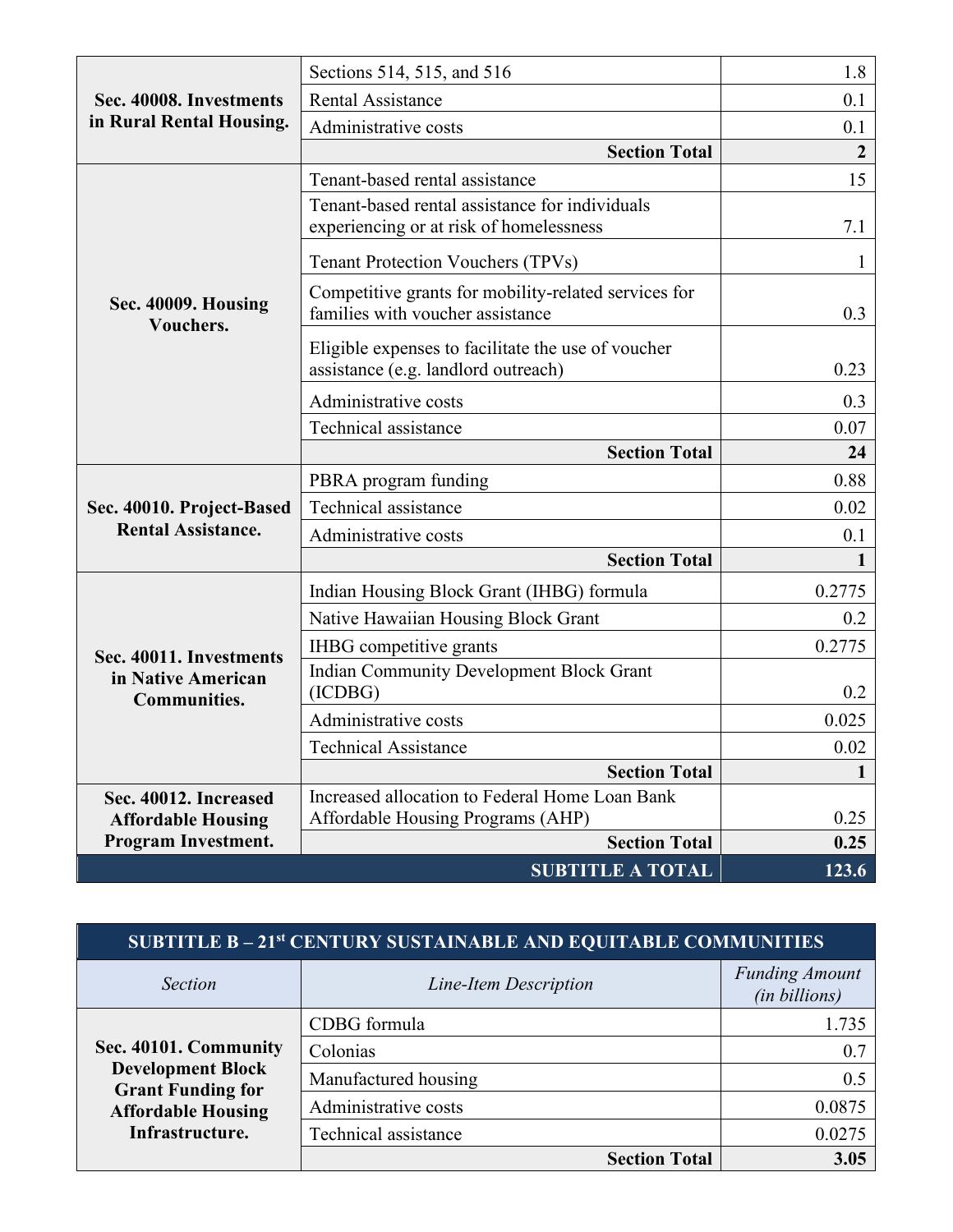| Sec. 40102. Lead-Based                                                            | Grants for unassisted housing                                                                                  | 3.425          |
|-----------------------------------------------------------------------------------|----------------------------------------------------------------------------------------------------------------|----------------|
| <b>Paint Hazard Control</b><br>and Housing Related<br><b>Health and Safety</b>    | Weatherization Assistance Program (WAP)                                                                        | 0.25           |
|                                                                                   | Grants to owners receiving Section 8 project-based<br>rental assistance                                        | $\mathbf{1}$   |
| <b>Hazard Mitigation in</b>                                                       | Technical assistance                                                                                           | 0.075          |
| <b>Housing of Families with</b><br><b>Lower Incomes.</b>                          | Administrative costs                                                                                           | 0.25           |
|                                                                                   | <b>Section Total</b>                                                                                           | 5              |
|                                                                                   | Planning grants                                                                                                | 1.646          |
|                                                                                   | Research and evaluation                                                                                        | 0.008          |
| Sec. 40103. Unlocking<br><b>Possibilities Program.</b>                            | Technical assistance                                                                                           | 0.03           |
|                                                                                   | Administrative costs                                                                                           | 0.066          |
|                                                                                   | <b>Section Total</b>                                                                                           | 1.75           |
| Sec. 40104. Strengthening                                                         | Debt cancellation and mapping                                                                                  | 0.6            |
| <b>Resilience Under</b><br><b>National Flood Insurance</b>                        | Affordability program                                                                                          | 0.6            |
| Program.                                                                          | <b>Section Total</b>                                                                                           | 1.2            |
|                                                                                   | Grants for community-led projects to stabilize<br>neighborhoods and increase access to economic<br>opportunity | $\overline{2}$ |
| Sec. 40105. Community<br><b>Restoration and</b>                                   | Grants to create, expand, and maintain community<br>land trusts and shared equity homeownership                | 0.5            |
| <b>Revitalization Fund.</b>                                                       | Technical assistance                                                                                           | 0.4            |
|                                                                                   | Administrative costs                                                                                           | 0.1            |
|                                                                                   | <b>Section Total</b>                                                                                           | $\overline{3}$ |
| Sec. 40106. Fair Housing                                                          | Fair Housing Initiatives Program (FHIP)                                                                        | 0.54           |
| <b>Activities and</b>                                                             | Administrative costs                                                                                           | 0.16           |
| <b>Investigations.</b>                                                            | <b>Section Total</b>                                                                                           | 0.7            |
| Sec. 40107.                                                                       | Fair Housing Assistance Program (FHAP)                                                                         | 0.075          |
| <b>Intergovernmental Fair</b><br><b>Housing Activities and</b><br>Investigations. | Administrative costs                                                                                           | 0.025          |
|                                                                                   | <b>Section Total</b>                                                                                           | 0.1            |
|                                                                                   | <b>SUBTITLE B TOTAL</b>                                                                                        | 14.8           |

| <b>SUBTITLE C - HOMEOWNERSHIP INVESTMENTS</b>                       |                             |                                        |
|---------------------------------------------------------------------|-----------------------------|----------------------------------------|
| <b>Section</b>                                                      | Line-Item Description       | <b>Funding Amount</b><br>(in billions) |
| Sec. 40201. First-<br><b>Generation Down</b><br>payment Assistance. | Formula                     | 6.825                                  |
|                                                                     | <b>Competitive Grants</b>   | 2.275                                  |
|                                                                     | <b>Housing Counseling</b>   | 0.5                                    |
|                                                                     | <b>Administrative Costs</b> | 0.4                                    |
|                                                                     | <b>Section Total</b>        | 10                                     |
| Sec. 40202. Home Loan<br>Program.                                   | <b>HUD Program Funding</b>  | 4                                      |
|                                                                     | HUD Admin                   |                                        |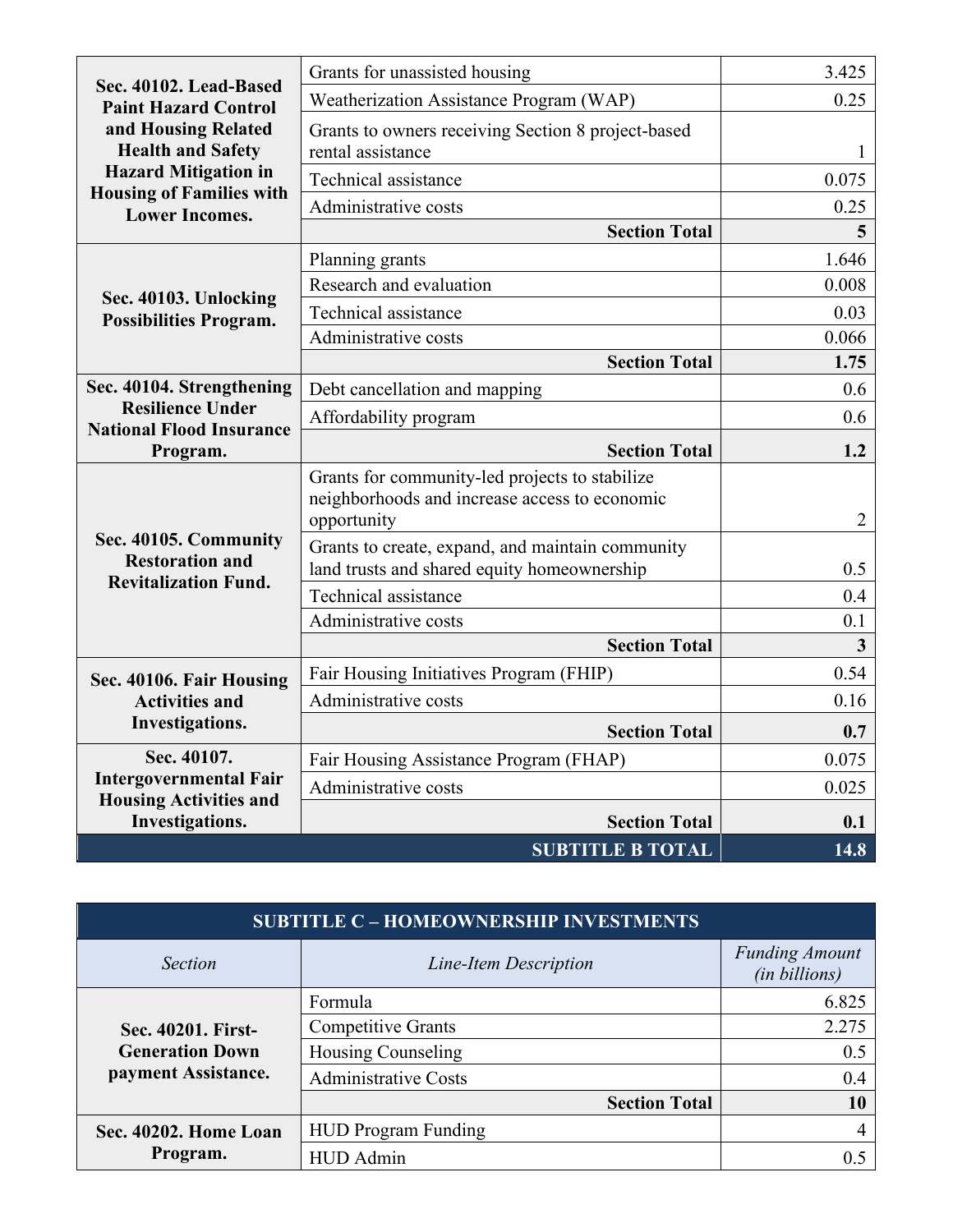|                                                                                          | <b>USDA</b> Program Funding                     | 0.15  |
|------------------------------------------------------------------------------------------|-------------------------------------------------|-------|
|                                                                                          | <b>USDA</b> Admin                               | 0.05  |
|                                                                                          | <b>Treasury Funding</b>                         | 0.3   |
|                                                                                          | <b>Section Total</b>                            | 5     |
|                                                                                          | Access to small-dollar mortgages                | 0.076 |
| Sec. 40203. HUD-Insured<br><b>Small Dollar Mortgage</b><br><b>Demonstration Program.</b> | <b>Insured or Guaranteed Loans</b>              | 0.01  |
|                                                                                          | <b>Administrative Costs</b>                     | 0.014 |
|                                                                                          | <b>Section Total</b>                            | 0.1   |
| Sec. 40204. Investments                                                                  | Section 504 Single Family Housing Repair Grants | 0.09  |
| in Rural<br>Homeownership.                                                               | Administrative costs                            | 0.01  |
|                                                                                          | <b>Section Total</b>                            | 0.1   |
|                                                                                          | <b>SUBTITLE C TOTAL</b>                         | 15.2  |

| <b>SUBTITLE D - HUD AND COMMUNITY CAPACTY BUILDING</b>                                                                                 |                                                                              |                                               |
|----------------------------------------------------------------------------------------------------------------------------------------|------------------------------------------------------------------------------|-----------------------------------------------|
| <i>Section</i>                                                                                                                         | Line-Item Description                                                        | <b>Funding Amount</b><br><i>(in billions)</i> |
|                                                                                                                                        | General administrative costs, technical assistance,<br>and capacity building | 0.94925                                       |
| Sec. 40301. Program<br>Administration,<br><b>Training, Technical</b><br><b>Assistance, and Capacity</b><br><b>Building, and USICH.</b> | Treasury Office of the Inspector General (OIG)<br>salaries and expenses      | 0.005                                         |
|                                                                                                                                        | HUD Office of the Inspector General (OIG) salaries<br>and expenses           | 0.04325                                       |
|                                                                                                                                        | USDA Office of the Inspector General (OIG) salaries<br>and expenses          | 0.0025                                        |
|                                                                                                                                        | <b>Section Total</b>                                                         |                                               |
| Sec. 40302. Community-<br><b>Led Capacity Building.</b>                                                                                | <b>Competitively Awarded Funds</b>                                           | 0.09                                          |
|                                                                                                                                        | <b>Administrative Costs</b>                                                  | 0.01                                          |
|                                                                                                                                        | <b>Section Total</b>                                                         | 0.1                                           |
|                                                                                                                                        | <b>SUBTITLE D TOTAL</b>                                                      | $1.1\,$                                       |

| <b>SUBTITLE E - ECONOMIC DEVELOPMENT</b>                       |                                                                                                                                                                                                                              |                                               |
|----------------------------------------------------------------|------------------------------------------------------------------------------------------------------------------------------------------------------------------------------------------------------------------------------|-----------------------------------------------|
| <b>Section</b>                                                 | Line-Item Description                                                                                                                                                                                                        | <b>Funding Amount</b><br><i>(in billions)</i> |
|                                                                | <b>Rural Business Centers</b>                                                                                                                                                                                                |                                               |
| Sec. 40401. Minority<br><b>Business Development</b><br>Agency. | Grants and agreements with minority serving<br>institutions and nonprofits to support minority<br>business and formation, federal assistance to business<br>centers, specialty centers and minority business<br>enterprises. |                                               |
|                                                                | Administrative costs, salaries and expenses,                                                                                                                                                                                 |                                               |
|                                                                | establishment of regional offices, costs of conducting                                                                                                                                                                       |                                               |